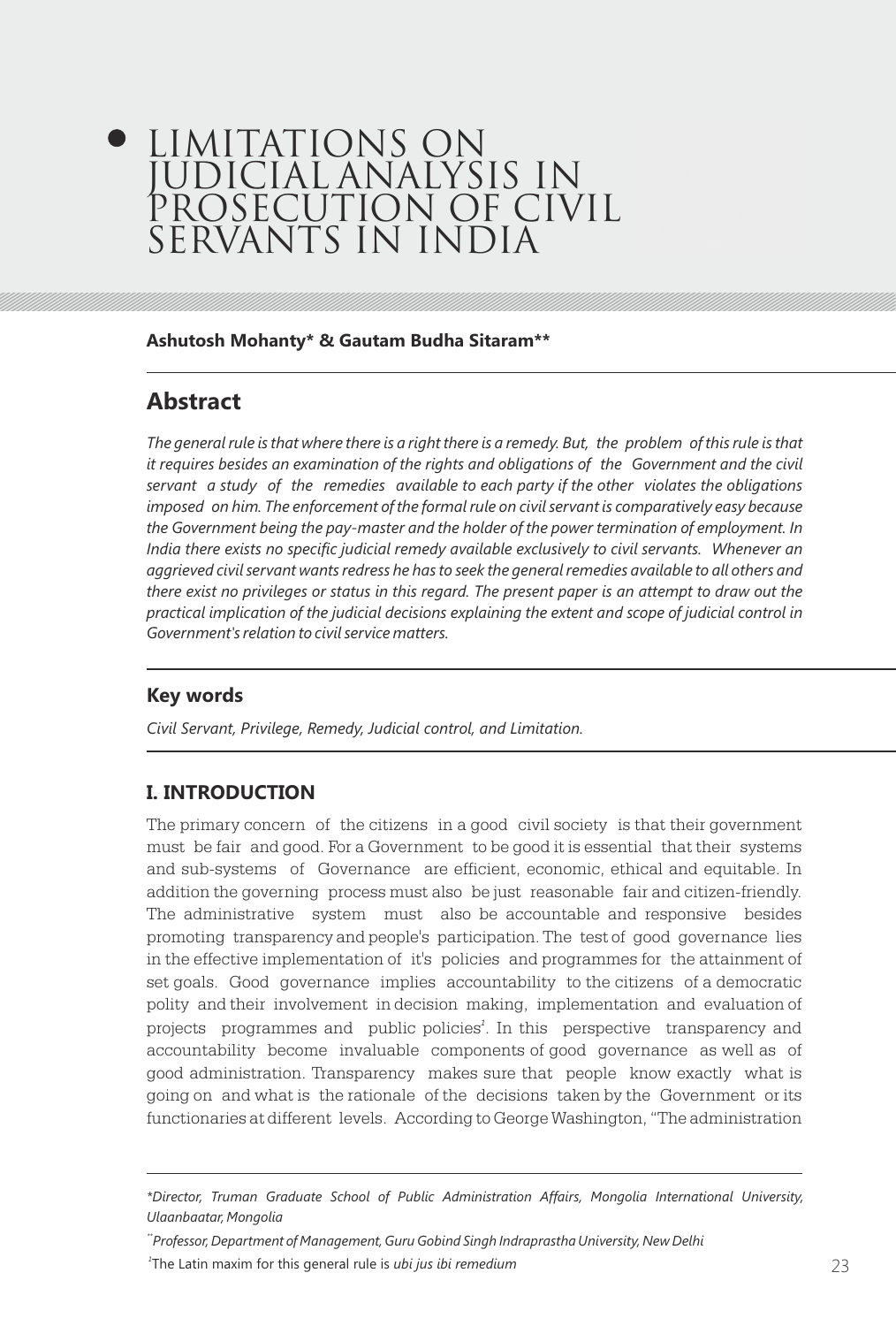7(1) DLR (2015)

of justice is the first pillar of good governance". For good governance people's faith in judiciary based upon its functioning is essential. Lord Denning once said "Justice is rooted in confidence and confidence is destroyed when the right minded go away thinking that the judge is biased. The judges should not be diverted from their duties by any extraneous influences nor by any hope or rewards, nor by any fear of penalties nor by flattering praise, nor by indignant reproach. It is the sure knowledge of this that gives the people confidence in judges. The only real source of power that the judge can tap is the respect and confidence of the people. The result of this would result in good governance. The welfare of citizens greatly depends upon speedy timely and impartial justice. James Bryce has rightly remarked that there is no better test of the excellence of a Government than the efficiency of its judicial system. The judiciary is the guardian of the rights of the people and it protects these rights from all possibilities of individual and public encroachments. "If the law be dishonestly administered, says Bryce "the salt has lost its flavour, if it be weakly and fitfully enforced the guarantees or order fail for it is more by the certainly than by the severity of punishment that offenders are repressed. If the lamp of justice goes out in darkness how great is that darkness. Thus judiciary if functions faithfully is sure to promote good governance. In India, it is becoming the practice under Articles 32 and 226 to pray "for such appropriate writ, order, or direction as this Honourable Court may be pleased to issue" or expressions of a similar nature. A petition need not be dismissed on the ground that the petitioner has not prayed for the proper remedy. Further, more than one writ could be prayed for in one petition. In Somanath Sahu *v*. State of Orissa the appellant whose services were terminated had preferred an appeal before the Government. In the writ petition he had challenged only the original order and not the appellate order and it was held that no writ could be issued to quash the original order which had merged in the appellate order. In Raghavan Nair *v*. State of Kerala the petitioner was refused the remedy as he had omitted to challenge subsequent promotions. Mathew J., who dissented held that as the petitioner had challenged the basis of the promotion itself viz. the seniority list, the remedy could not be refused. It is submitted that the Courts need not take a too narrow view on these technical aspects. In service writs, where seniority lists are challenged, all persons affected by such challenges ought to be made parties. Such a procedure would be difficult where parties are numerous and reside in different parts of the country. In such cases, the procedure under Order 1, Rule 8 of the Code of Civil Procedure, may be made use of.

## **II. SERVICE WRITS IN THE SUPREME COURT**

The power of the Supreme Court under Article 32 of the Constitution is similar to that conferred on the High Courts under Article 226 except that a person is allowed to take his case direct to the Supreme Court only where his fundamental right is violated. As such civil servant's case under Article 32 have arisen mainly under Articles 14, 16 and 19 of the Constitution. In one case the petitioner challenged the validity of the service rule providing for compulsory retirement from service, under Article 32 of the Constitution. Because the State Government also wanted an opinion of the Supreme Court it did not oppose the petition. Regarding violation of fundamental rights the jurisdiction of the Supreme Court and the High Courts is concurrent. When the complaint is about the denial of a legal right the High Courts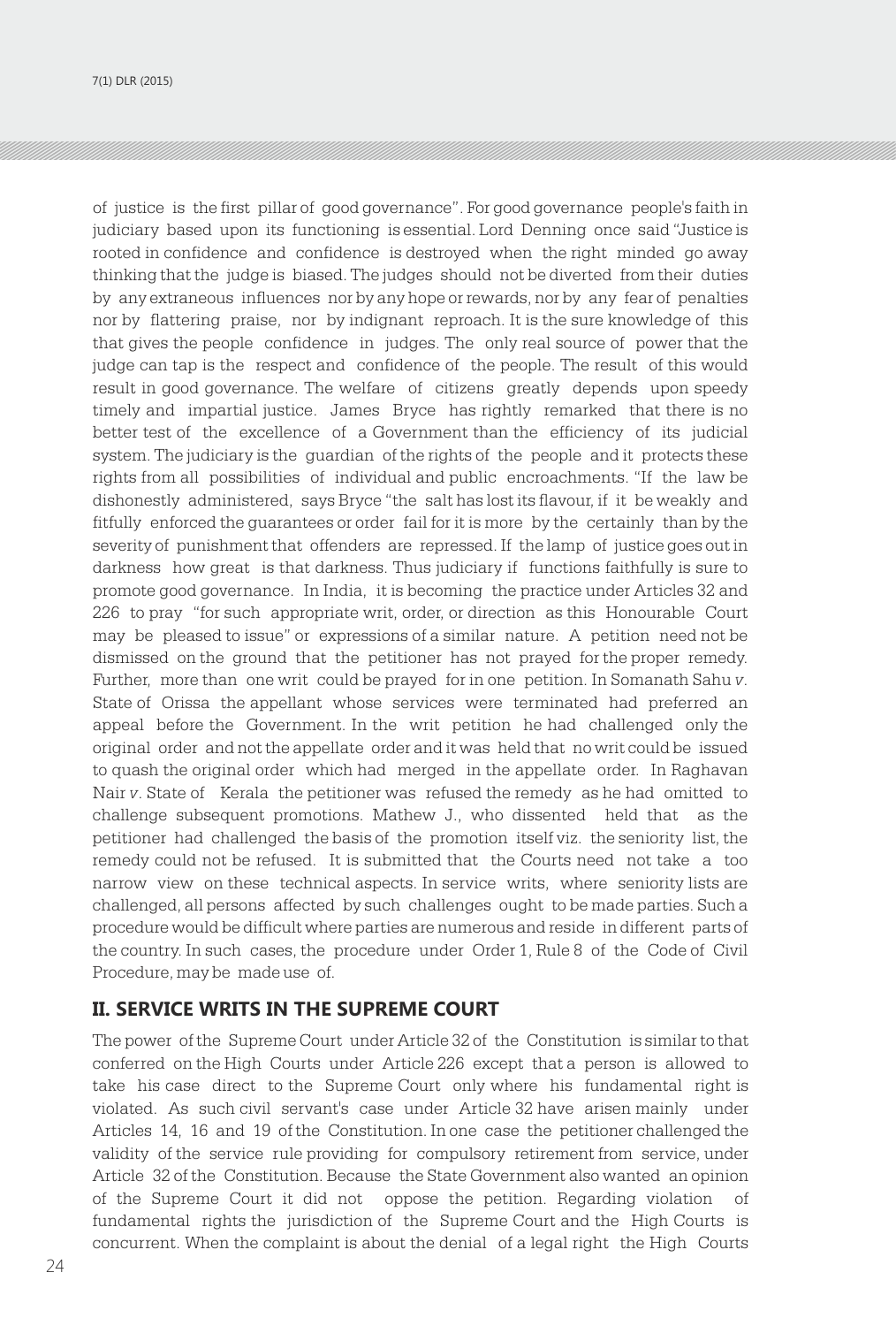have exclusive jurisdiction. Experience shows that the remedy under Article 32 is not always preferred to that under Article 226 where a fundamental right of a civil servant is alleged to be infringed . Whenever any statutory rule is challenged under Part III of the Constitution or under Article 311 and when the allegation is proved to the satisfaction of the Court, the particular legislation is declared ultra vires and a writ of mandamus or a direction in the nature of mandamus is issued directing the State to forbear from enforcing the invalid law against the petitioner. Alternatively the Court can take out the alleged activity of the petitioner from the scope of the service rule as one not intended to be punished under the relevant rule as when the Court holds the petitioner's activity was not of "subversive character" to merit punishment. An administrative order may be challenged for mala fides.

## **Civil Suits**

Civil suits in the nature of declaration, injunction or damages are available to a civil servant to vindictive his right. He is at liberty to select either the extraordinary remedies or the ordinary ones and the one does not supplant the other. But prior to 1950 these writs were available only in Presidency towns and a civil servant in other parts of the country had to rely entirely on civil suits. Thus he may file an ordinary civil suit against an order of punishment for a declaration that the punishment was wrongful or illegal and that he continues in service claiming inter alia damages in the nature of arrears of salary on the basis of the period for which he was out of service. Such a declaration that he still continues in service is available to a civil servant by virtue of Article 311 of the Constitution of India. He may ask for declaration that a certain service rule pre-judicial to him is ultra vires and hence invalid and also for an injunction against enforcing an invalid service rule or order. The jurisdiction of the Court in India to issue declaratory judgement and injunction is derived from the Specific Relief Act, 1963

## **III. PROSECUTION OF CIVIL SERVANTS BY JUDICIAL PROCESS**

A civil servant is answerable for his misconduct, which constitute an offence against the state of which he is a servant and also liable to be prosecuted for violating the law of the land. Apart from various offences dealt with in the Indian Penal Code, Section 161 to 165 thereof, a civil servant is also liable to be prosecuted under Section 5 of the Prevention of Corruption Act, 1947 (which is promulgated specially to deal with the acts of corruption by public servants). A government servant is not only liable to a departmental enquiry but also to prosecution. If prosecuted in a criminal court, he is liable to be punished by way of imprisonment or fine or with both. But in a departmental enquiry the highest penalty that could be imposed is dismissal. Therefore, when a civil servant is guilty of misconduct which also amounts to an offence under the penal law of the land the competent authority may either prosecute him in a court of law or subject him to a departmental enquiry or subject him to both simultaneously or successively. A civil servant has no right to say that because his conduct constitute an offence, he should be prosecuted nor to say that he should be dealt with in a departmental enquiry alone.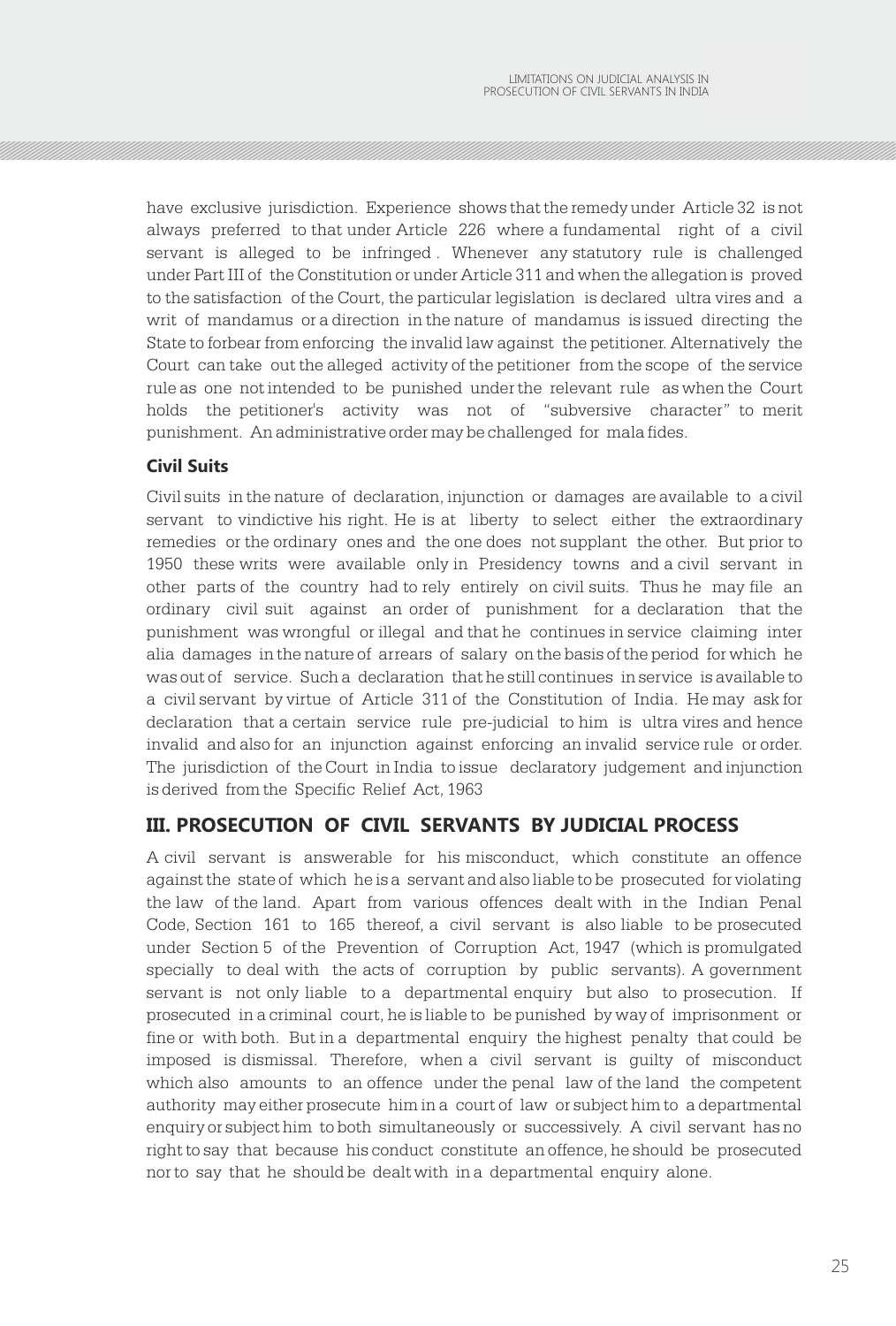#### **Safeguards regarding prosecution of civil servants**

#### a) Sanction mandatory

While it is permissible to prosecute a civil servant, in respect of his conduct in relation to his duties as a civil servant, which amounts to an offence punishable under the provisions of the Indian Penal Code or under Section 5 of the Prevention of Corruption Act, ( hereafter referred to as the Act) no court is authorized to take cognizance of such an offence without the previous sanction of the authority competent to remove him from service. Civil servants are expected to discharge their duties and responsibilities without fear or favour. Therefore, in the public interest, they should also be given sufficient protection. With this object in view a specific provision has been made under Section 6 of the Act for the sanction of the authority competent to remove a civil servant before he is prosecuted. Therefore, when a civil servant is prosecuted and convicted, in the absence of the previous sanction of a competent authority as prescribed under section  $6(1)$  of the Act, the entire proceedings are invalid and the conviction is liable to be set aside. The policy underlying section 6 is that a public servant is not be exposed to harassment of a speculative prosecution. The object of section  $6(1)$  (c.) of the Act or for that matter section 197 of the Criminal Procedure Code is to save the public servant from harassment, which may be caused to him if each and every aggrieved or disgruntled person is allowed to institute a criminal complaint against him. The protection is against prosecution even by a state agency but the protection is not absolute or unqualified. If the authority competent to remove such public servant accords previous sanction, such prosecution can be instituted and proceeded with.

#### **b) Sanction by state government when refused by disciplinary authority**

Though in the case of members of the subordinate service, disciplinary authority, having power to remove a civil servant is the appointing authority, the state government is also being a higher authority the authority competent to remove a civil servant. Hence, in such a case it is competent for the State Government to give sanction for prosecution after it has been refused by the disciplinary authority.

## **c) Sanction for prosecution being an administrative act no opportunity of hearing is necessary**

The grant of sanction for prosecution of a civil servant is only an administrative act. Therefore, the need to provide an opportunity of hearing to the accused before according sanction does not arise. The sanctioning authority is required to consider the facts placed before it and has to reach the satisfaction that the relevant facts would constitute the offence and then either grant or refuse to grant sanction.

#### **d) Requirement of an order giving sanction of prosecution**

 $26 \frac{1}{2}$  and  $27 \frac{1}{2}$  and  $27 \frac{1}{2}$  and  $27 \frac{1}{2}$  and  $27 \frac{1}{2}$  and  $27 \frac{1}{2}$  and  $27 \frac{1}{2}$  and  $27 \frac{1}{2}$  and  $27 \frac{1}{2}$  and  $27 \frac{1}{2}$  and  $27 \frac{1}{2}$  and  $27 \frac{1}{2}$  and  $27 \frac{1}{2}$  and  $27 \frac{1}{2}$  a The order giving sanction for prosecution should be based on the application of the mind to the facts of the case. If it sets out the facts constituting the offence and shows that a prima facie case is made out, the order fulfils the requirement of section 6 of the Act. But an order giving sanction only specifies the name of the person to be prosecuted and specifies the provisions which he has violated it is invalid.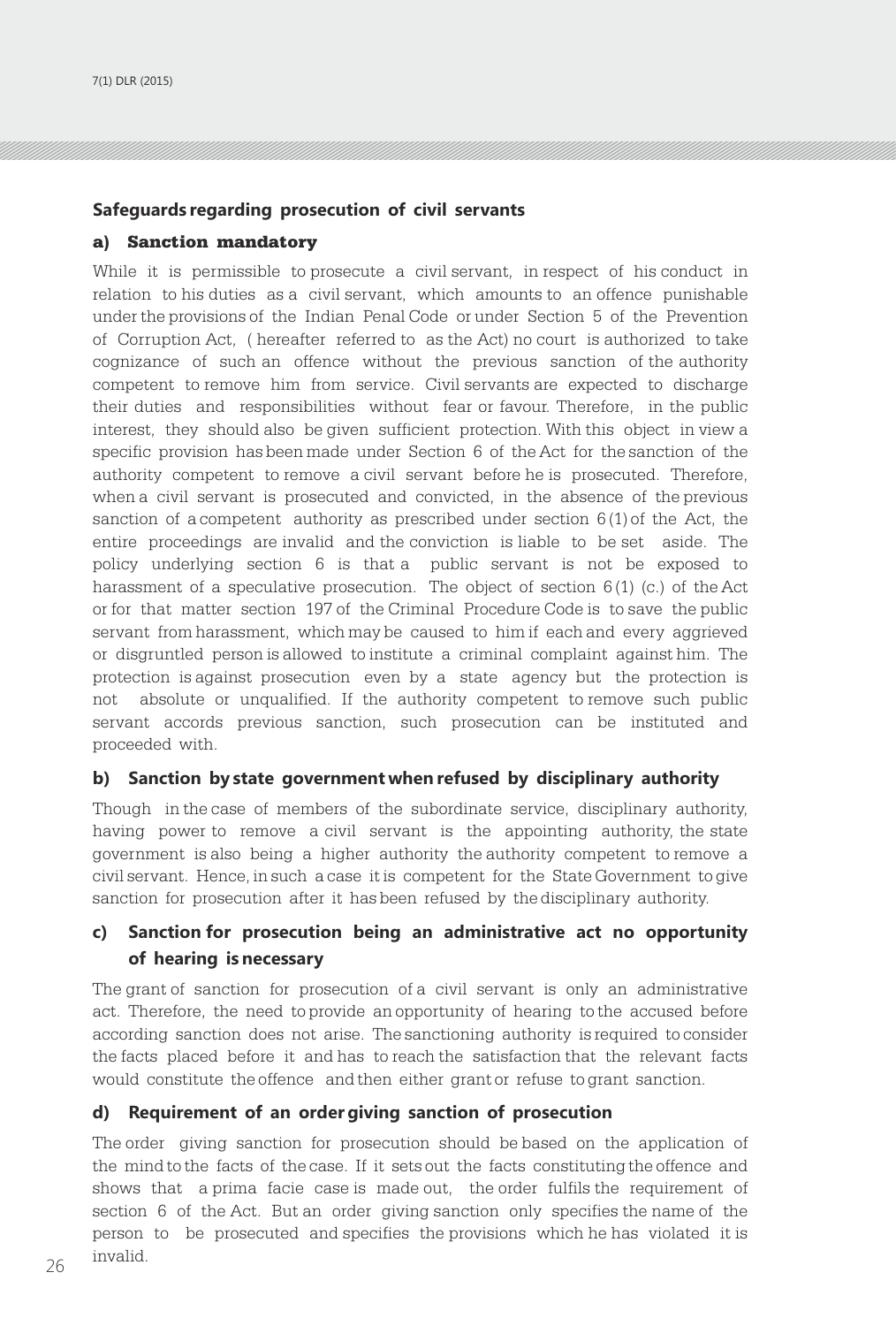#### **e) Sanction not necessary for prosecution under section 409 IPC**

Section 405 of the Indian Penal Code and Section  $5(1)(c)$  of the Act are not identical. The offence under section 405 IPC is separate and distinct from the one under section  $5(1)(c)$  of the Act and the later does not repeal section 405 IPC. Offence under Section 409 IPC is an aggravated form of offence by a public servant when committing a criminal breach of trust and therefore no sanction is necessary to prosecute a public servant for offences under section 405 and 409.

## **f) No sanction is necessary for prosecution after a person ceases to be a government servant**

Under section 6 of the Act, sanction is not necessary if a person has ceased to be a government servant. The apex court observed thus : "when an offence is alleged to have been committed the accused was a public servant but by the time the Court is called upon to take cognizance of the offence committed by him as public servant he has ceased to be a public servant no sanction would be necessary for taking cognizance of the offence against him. This approach is in accord with the policy underlying section 6 in that a public servant is not to be exposed to harassment of a frivolous or speculative prosecution. If he has ceased to be a public servant in the mean time this vital consideration ceased to exist. As a necessary corollary, if the accused has ceased to be a public servant at the time when the court is called upon to take cognizance of the offence alleged to have been committed by him as public servant section 6 is not attracted. This applies even to a retired as well as a reinstated civil servant.

#### **g) First prosecution if invalid does not bar second prosecution**

The basis of section 403 of the Criminal Procedure Code is that when the first trial against a person has taken place before a competent court and it records conviction or acquittal then there would be a bar for a second prosecution for the same offence. But if the first trial was not competent then the whole trial is null and void and therefore it does not bar a second prosecution. Therefore, when a trial against a civil servant under the provision of the Act has taken place there being no sanction by the authority competent to remove him as required under section 6 of the Act, the entire trial starting from its inception is null and void. Therefore, it is competent to prosecute such a civil servant for the same offence after obtaining necessary sanction under section 6 of the Act.

#### **e) Section 5 A does not contemplate two sanctions**

Section 5-A of the Prevention of Corruption Act does not contemplate two sanctions, namely, one for laying the trap and another for further investigation. The order under this provision enables the officer to do the entire investigation.

#### **f) Safeguards regarding investigation**

Even in respect of starting investigation against a government servant relating to an offence punishable under the provisions of the Act protection is afforded under Section 5-A of the Act. Except with the previous permission of a magistrate no investigation can be started against the government servant by an officer below the rank of a deputy superintendent of police. It is a statutory safeguard to a civil servant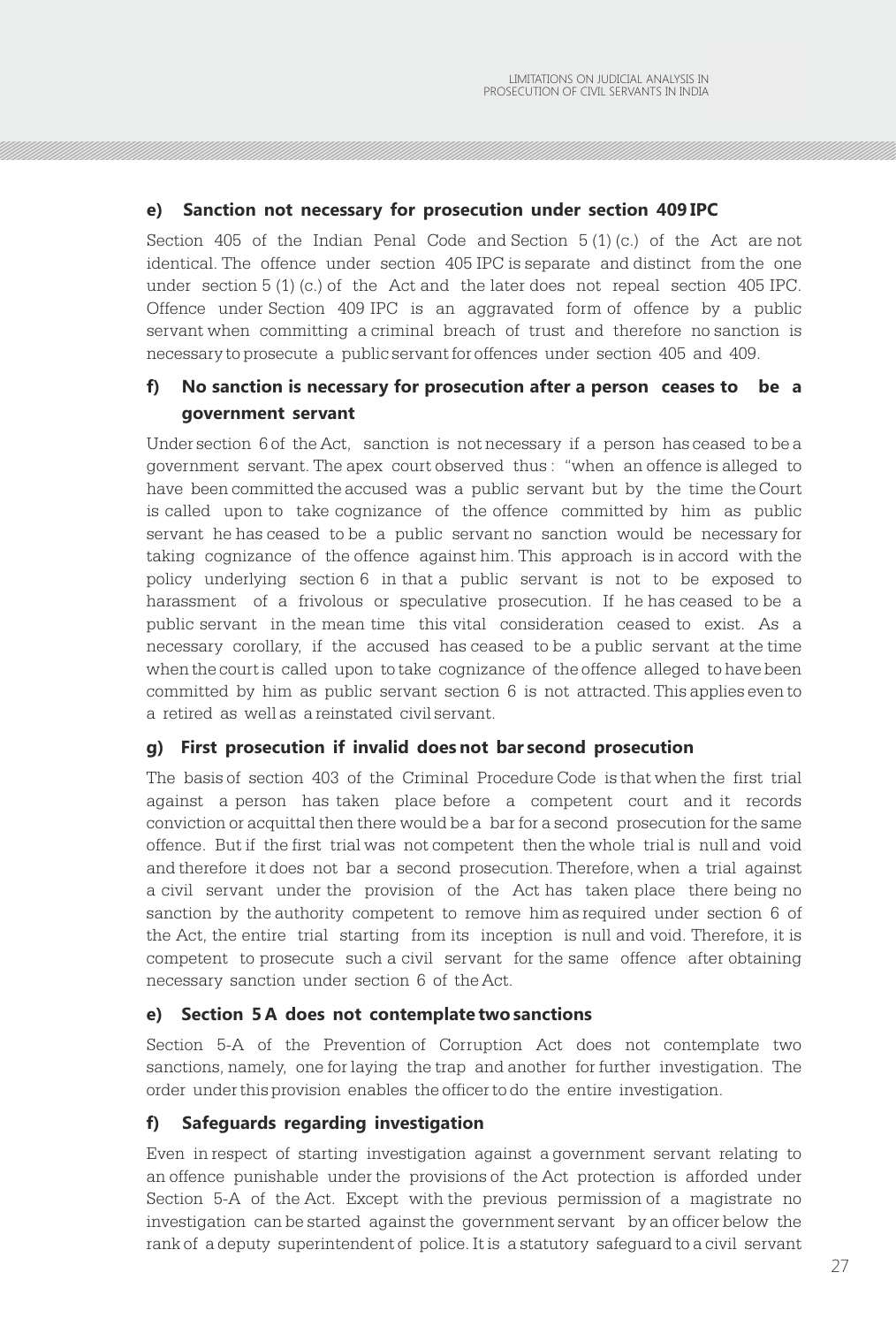and must be strictly complied with as it is conceived in the public interest and constitutes a guarantee against frivolous and vexatious prosecution. When a magistrate is approached for permission for investigation in respect of an alleged offence of corruption by a civil servant by an officer below the rank of a deputy superintendent of police as required under Section 5-A of the Act, the magistrate is expected to satisfy himself that there are good and sufficient reasons for authorizing an officer of a lower rank to conduct investigation. It should not be treated as a routine matter. Section -5 A of the Act provides a safeguard against investigation of offence committed by public servant by petty or lower rank police officer. It has nothing to do directly or indirectly with the mode or method of taking cognizance of offences by the court of special judge.

## **IV. LIMITATION OF JUDICIAL ANALYSIS**

The only possible exception could be under Article 136 by which a special leave appeal could be taken direct to the Supreme Court. Even here whether the Supreme Court would go into the merits unless outstanding reasons are shown is doubtful. The existence of such outstanding reasons could itself be termed as one of ultra vires or one based on extraneous consideration under Article 226 itself. Even where the proceedings have been set aside by the Court not on merits the State can start fresh proceedings against the civil servant. In a proceedings to set aside an order of punishment the High Court could not appreciate the evidence to see whether the civil servant merits the proposed punishment Regarding the imposition of punishment the selection of appropriate punishment under the relevant civil service rules is a discretionary matter left to the authorities.203 The only proceedings where a petitioner can reach the merit of the case seems to be one challenging the vires of the rule itself. For example, in such a case the civil servant can show that the conduct for which punishment was imposed was one protected by the fundamental rights of the Constitution. There is a point of view that Article 311 of the Constitution of India gives only a procedural protection and where such procedural rules are followed meticulously the Courts power of review is ousted. This view is substantiated by cases where the authorities have started fresh proceedings after the Courts have quashed an order of punishment or where the punishment has been increased on appeal to a superior authority. But the above view is not wholly true. It is to be admitted that administration would suffer if the authorities are unable to deal with corrupt, inefficient insubordinate or anti-national elements inside the departments. But at the same time it is the bounden duty of the Court to see also that such a power is not abused or exercised to attain an ulterior purpose or on any extraneous consideration. Apart from the doctrine of abuse of power the Courts have entered into the matter in some instances and where the Courts have interfered on the merits of the case no fresh proceedings could be started on the same facts. The same result follows where a criminal Court acquits the civil servant on the merits of the case. The Court can intervene where the order is proved to be mala fide or where the order is based on no evidence The punishing authority cannot close its mind before the representation made at the second show cause notice stage and if this fact appears from the record the Court would intervene. The power to impose penalties is for "good and sufficient reasons" So the punishing authority has to specify reasons or grounds for which the punishment is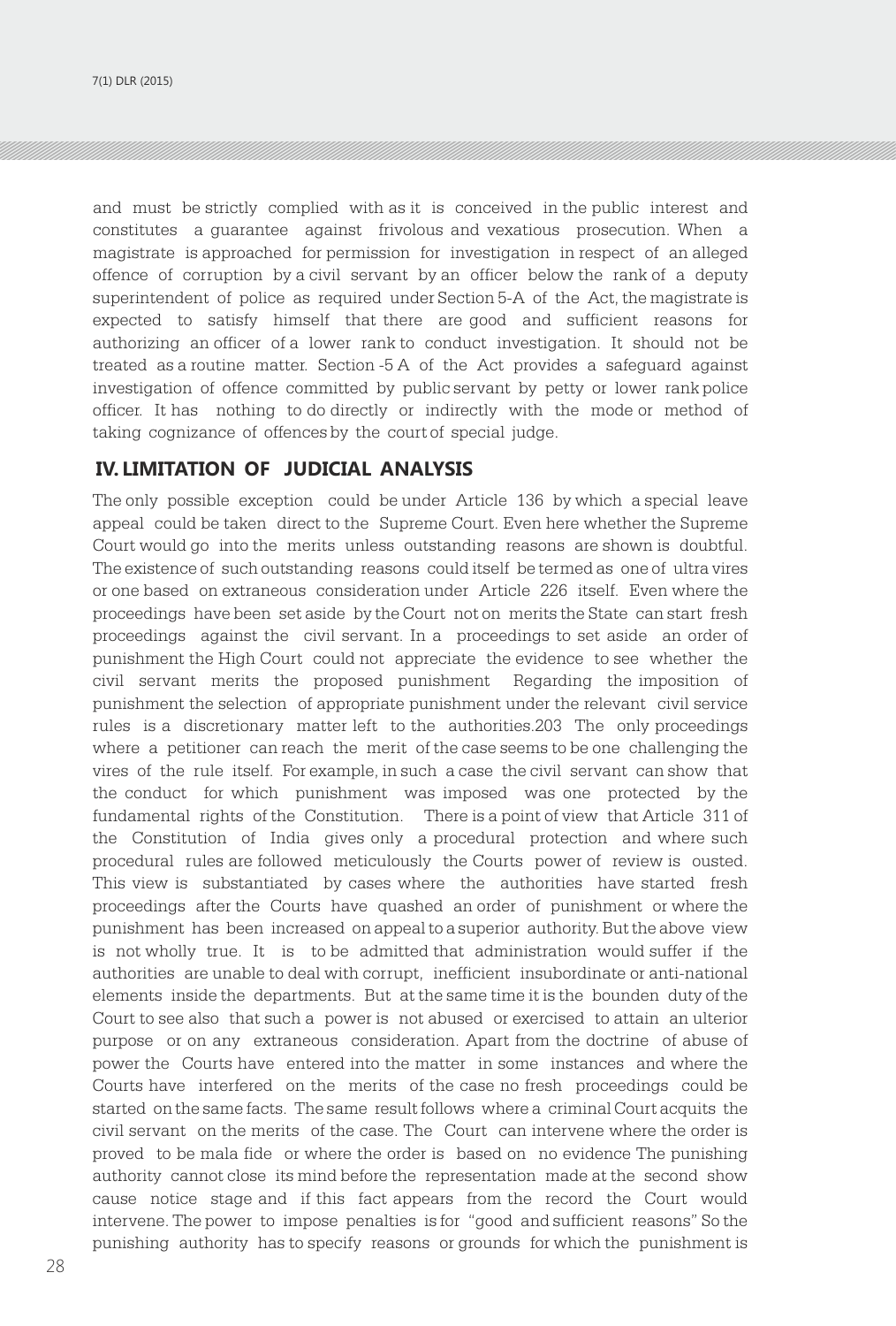given. In order to take the order out of the protection under Article 311 of the Constitution the debarring provision was cancelled the Court held that the Governor possessed no such power. A complete order found ultra vires Article 311 cannot be subsequently validated by omitting the invalid part and construing the valid part only. The reliance on the principle that an order is not invalid simply because it is assailable on some findings only but not on others. clearly shows that the Court looks at the matter as one of substance and not of procedure only. The central problem of judicial review in civil service matters seems to be that even though the review goes only to legality and not to merit from the point of view of the Government it unduly interferes with the maintenance of efficient service while from the point of view of the employees there are not enough principles developed and procedures prescribed to render them substantial justice. This dilemma can be resolved by constituting an appeal tribunal with power to hear appeals from all civil service matters as suggested earlier. Being an independent body consisting of senior civil servants and persons eligible to be appointed as High Court judges such a tribunal can administer substantial justice to civil servants taking into consideration the efficiency of the service. Article 311 has created an environment of excessive security and made civil servants largely immune from imposition of penalties due to the complicated procedure and process that has grown out of the constitutional guarantee against arbitrary action rather tend to protect the civil servants nonperformance and arbitrary risk- avenge. Suitable legislation to provide for all necessary term and conditions of services should be provided under Article 309 to protect bonafide action of public servants taken in public interest, this should be made applicable to the states, necessary protection to public servants against arbitrary action should be provided through such legislation under Article 309.

# **V. CONCLUSION**

Judiciary has played a great role in providing good governance to the people. Law and order is the biggest challenge for good governance as we witness daily the problems of rape thefts dacoity murders extortion etc. The police system was governed by outdated Police Act, 1861. Hindustan Times editorial (Sept. 28, 2006) Give them teeth not fungs rightly states a draft to a new Police Act which is being finalized by a committee set up in September 2005. After much nudging from the Supreme Court which has ordered the implementation of police reforms on or before December 31, 2006 to promote good governance the draft is to be converted into a Bill While reforms are likely to include the creation of separate institution for investigation and for law and order upgrading inter state links to tackle inter state crimes and incorporating modern methods to crack down on trafficking cyber crimes and economic crimes there is a fundamental flaw that desperately needs correction. Although there may be some civil servants who have streaks of martyrdom and who do not hesitate to record what their conscience tells them it is plain that the treatment meted out to them because of this approach causes frustration not only to them but also acts as a warning to others to desist from following such a course. This apart, the nation gets deprived of the proper benefit of services of capable civil servants because of their being put on unimportant jobs where they can hardly show their worth and make any contributions. It is time of appreciation that judiciary is playing an important role in providing good governance where legislature and administration